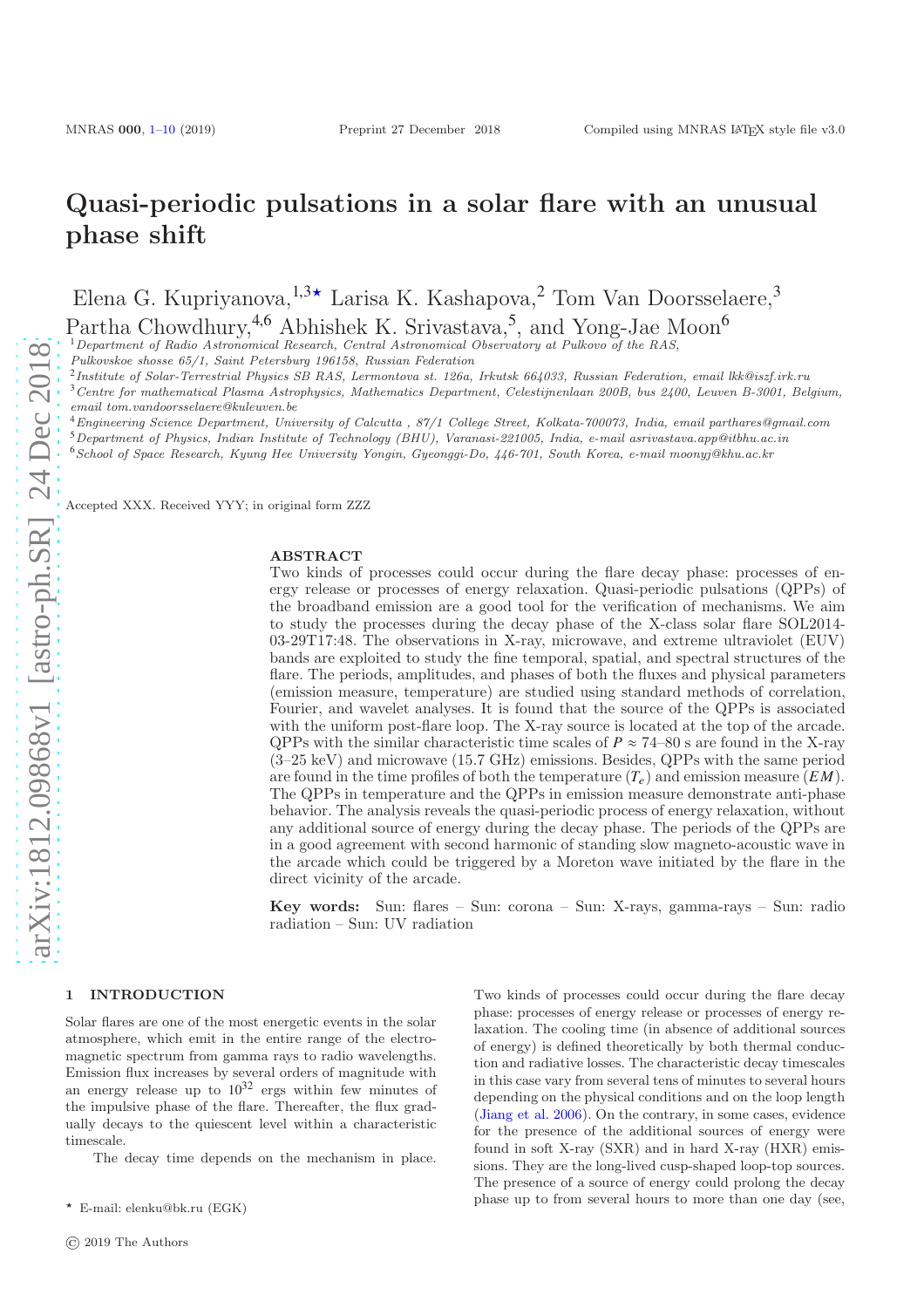for example, [Isobe et al. 2002](#page-8-2); Kołomański et al. 2011b, and references therein). Therefore, there is a need to identify which of the mechanisms operates in a given case.

A good tool for verification of the processes is hidden in the light curves of the flare emission. The light curves are frequently accompanied by periodic modulation of the emission, with sporadic fluctuations of the amplitude. This type of fine structures are called quasi-periodic pulsations, or QPPs [\(McLaughlin et al. 2018](#page-9-1); [Van Doorsselaere et al.](#page-9-2) [2016](#page-9-2); [Nakariakov & Melnikov 2009\)](#page-9-3). QPPs were detected in all ranges of the electromagnetic spectrum, from radio to gamma rays [\(Kane et al. 1983](#page-9-4); [Nakariakov et al. 2010;](#page-9-5) [Kupriyanova et al. 2010;](#page-9-6) [Dolla et al. 2012;](#page-8-3) [Su et al. 2012;](#page-9-7) Simões et al. 2015; [Inglis et al. 2016](#page-8-4); [Goddard et al. 2016](#page-8-5)). During strong solar flares, multiple layers of the solar atmosphere are involved in the process making it possible to do cross wavelength analysis of the emission. Parameters of the QPPs in different wavelength ranges are very sensitive to the variations of the parameters of the emitting plasma (temperature, density), the accelerated particles and the magnetic field. Therefore, QPPs are a good tool for diagnostics of both the physical parameters in the flare source and the mechanism. Particularly, they allow to determine whether the observed brightness variations are the result of modulation of the acceleration process itself or by modulating the emission of already accelerated particles [\(Kupriyanova et al. 2016](#page-9-9)).

The characteristic timescales, or periods, of the QPPs range from subsecond to several minutes, and sometimes they exhibit amplitude and period modulation [\(Kolotkov et al. 2015](#page-9-10)). During the decay phase, the QPPs frequently appear as damped quasi-harmonic signals [\(Kupriyanova & Ratcliffe 2016;](#page-9-11) [Kim et al. 2012](#page-9-12)). The damping time is found to be proportional to the period of oscillations, and this proportion is similar for solar and stellar flares [\(Cho et al. 2016\)](#page-8-6). The periods could evolve through their lifetime towards longer values [\(Dennis et al. 2017;](#page-8-7) [Hayes et al. 2016](#page-8-8)) or may remain stable [\(Kupriyanova et al.](#page-9-6) [2010](#page-9-6)). The damping oscillations are generally interpreted as relaxation of the eigen oscillations in the flaring loops excited by the flare, e.g., standing fast- or slow-mode waves (for example, [Ruderman 2011](#page-9-13); [Kim et al. 2012;](#page-9-12) [Srivastava et al. 2013](#page-9-14); [Chowdhury et al. 2015;](#page-8-9) [Cho et al.](#page-8-6) [2016](#page-8-6); [Guo et al. 2016](#page-8-10)). The decay of the long-duration events is explained by the presence of additional sources of energy as plasma downflows [\(Shibasaki 2002](#page-9-15)) or magnetic reconnections [\(Isobe et al. 2002;](#page-8-2) Kołomański et al. 2011a). The light curves of these events also exhibit quasi-periodic variations [\(Mrozek et al. 2011](#page-9-17)). However, the mechanisms behind the variations are not known yet.

For example, the flare SOL2014-03-29T17:48 was strong enough both to produce a white light flare [\(Heinzel & Kleint](#page-8-11) [2014](#page-8-11)) and to trigger a sunquake [\(Judge et al. 2014](#page-9-18)) and Moreton wave [\(Francile et al. 2016\)](#page-8-12). Properties of this flare in different spectral ranges were intensively diagnosed by several authors [\(Woods et al. 2017](#page-9-19); [Rubio da Costa et al.](#page-9-20) [2016](#page-9-20); [Judge et al. 2014\)](#page-9-18). Analyzing this flare, [Young et al.](#page-9-21) [\(2015](#page-9-21)) provide evidence of the upflow of hot plasma into the loop arcade. [Aschwanden](#page-8-13) [\(2015](#page-8-13)) have studied free magnetic energy evolution and found that its evolution is similar in coronal and chromospheric layers. However, no studies of the periodic properties of this flare were done. In this paper, we explore quasi-periodic processes during the decay phase of this solar flare. Analysing broadband emissions of the flare, we found an unusual phase behavior of the QPPs in the temperature  $(T_e)$  and emission measure  $(EM)$  time profiles. We discuss different scenarios of the QPPs to explain this.

The paper is organized as follows. In Section [2](#page-1-0) we describe observational data of the instruments used in this study and its analysis. Section [3](#page-3-0) contains a brief outline of the method and results of the analysis of the parameters and sources of the QPPs. The principal mechanisms which could explain these observed periods and phase relationship are discussed in Section [4.](#page-7-0) Section [5](#page-8-0) summarizes the principal results of the study.

# <span id="page-1-0"></span>2 DATA OF OBSERVATIONS

In this paper, we investigate quasi-periodic properties during the decay phase of the strong, X1.0 class flare. The flare SOL2014-03-29T17:48 occurred in active region NOAA 12017, located in the central part of the solar disc at the heliographic position N11W32 (Figure [1\)](#page-2-0). This flare started at 17:35 UT, reached its maximum at 17:48 UT, and then decayed and ended at 17:54 UT according to GOES observations. This event was simultaneously observed by a number of observatories. To detect QPPs during the decay phase of the flare, we have analyzed simultaneously the emissions in the X-ray range, in the microwave range, and in the Extreme Ultraviolet (EUV) range. The following data are used.

### <span id="page-1-1"></span>2.1 X-rays

We used X-ray observations of the flare by the Reuven Ramaty High Energy Solar Spectroscope Imager (RHESSI) [\(Lin et al. 2002](#page-9-22)). As we can see in Figure [1](#page-2-0) there were several changes of attenuators during the decay phase of the flare, resulting in large jumps of the data. The time interval 17:50–18:02 UT was without these jumps. Usage of the data of this period allowed us both to measure the localisation of the source and to analyse the time variability of the fluxes and plasma parameters. We processed the data with the RHESSI software [\(Schwartz et al. 2002](#page-9-23)) in order to construct the lightcurves, the images and the spectral data. The spectra were obtained with RHESSI's capability to carry out imaging spectroscopy. This approach helped us to avoid problems with subtraction of the background. The fit of the RHESSI spectrum allowed us to reconstruct the time profiles of the flare plasma parameters such as the temperature  $(T_e)$ , the emission measure  $(EM)$  and the spectral photon index  $(\gamma)$ . For that purpose, we fitted the spectra with a model consisting of an optically thin thermal bremsstrahlung radiation function and a power-law function. The minimal time cadence of RHESSI data is 4 seconds. However, in this case the signal-to-noise ratio for the plasma parameters turned out too low. According to preliminary estimates, the QPP periods were more than 60 seconds, and therefore we used a binning over 20 second windows for the reconstruction of the images and the imaging spectroscopy. This cadence is appropriate for analysis of periods over 60 seconds and gives a sufficient signal-to-noise ratio for the plasma parameters in the flare source. We applied the CLEAN and ForwardFit (FF) algorithms for image reconstruction and compared the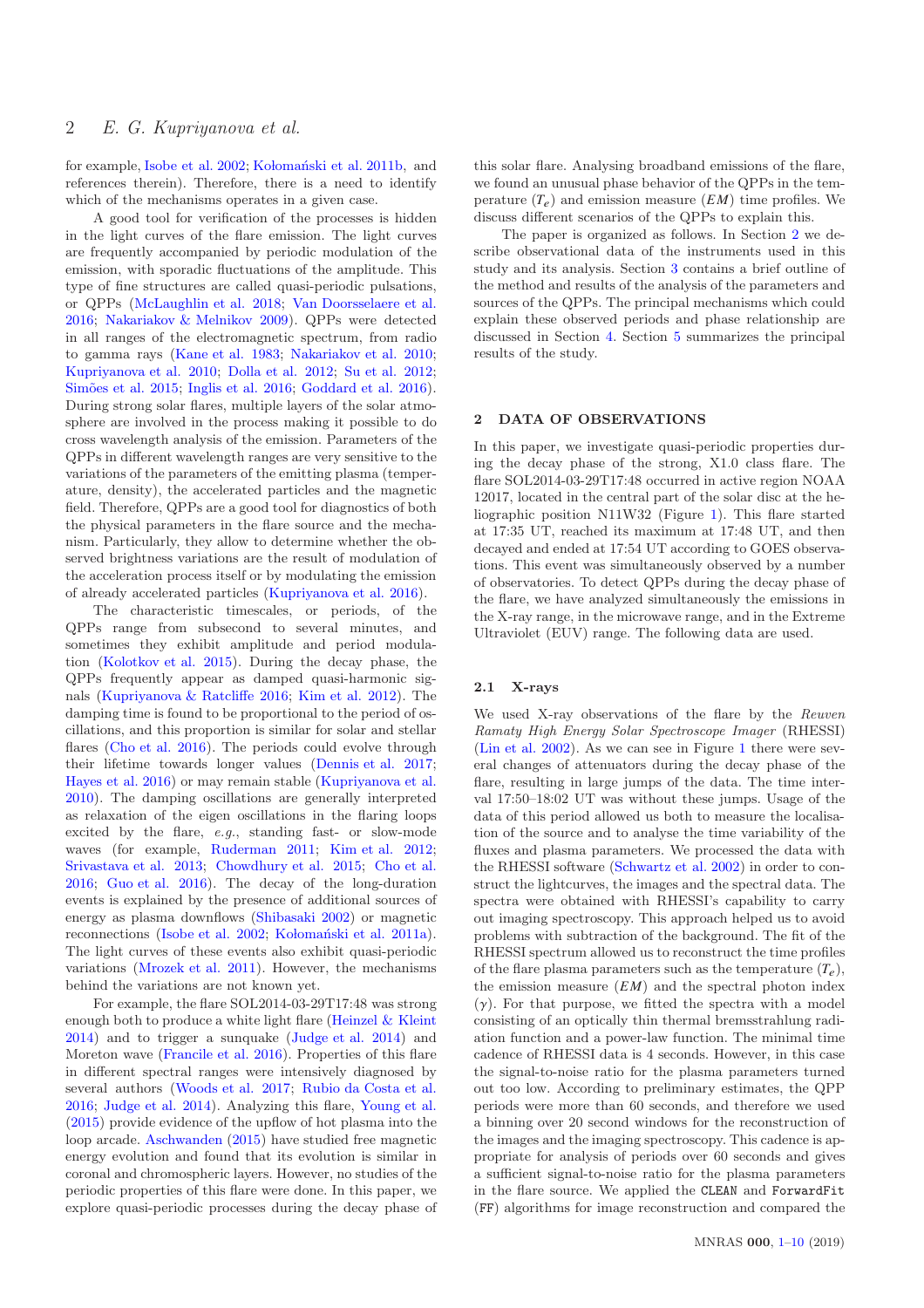

Figure 1. The time profiles of X-ray and microwave emission during the flare. The top panel shows the comparison of the microwave emission by the RSTN and X-ray emission by GOES-15. The bottom panel shows the timeplots taken from RHESSI data. The vertical dashed lines marks the studied time period.

<span id="page-2-0"></span>

<span id="page-2-1"></span>Figure 2. The spectra obtained with the imaging spectroscopy using the images reconstructed by CLEAN (the black colour) and ForwardFit (the red colour) algorithms. The results of fitting are shown by the corresponding colours. The thermal component of the fitting model is the dotted line and the power law component is the dashed line.

results of the spectral fitting for revealing possible instrumental effects. The comparison of the spectrum obtained using the images reconstructed by the different algorithms is shown on the Figure [2.](#page-2-1) Both spectra were obtained by applying masks for getting the flux from the images. We use a circular mask with a radius of 100 arcseconds for the images reconstructed by the CLEAN algorithm and the mask radius was 33 arcseconds for the images obtained by the FF algorithm. One can see that the fluxes obtained by the different methods are in good agreement. We used detector 9 (D9) for obtaining the spectra. This detector has the lowest resolution (180") but the largest area. However, data from the RHESSI detectors D1, D3, D8 were also used both for image reconstruction and examination of the X-ray flux for various instrumental effects. The data from the detectors were processed, both integrated and separate for each detector.

The spectra allowed to separate energy bands and their time series were used for period analysis. We used the optically thin thermal bremsstrahlung radiation function as the thermal component and the single power-law function or the thick2 algorithm for the description of the non-thermal component. The spectra obtained from the images were processed with standard methods using the SPEX package [\(Schwartz et al. 2002](#page-9-23)), automatically taking into account the albedo correction. This was necessary because our event was located not far from the solar disk center. This simple model provided us electron temperature  $(T_e)$ , emission measure  $(EM)$ , electron flux variation and electron power-law index. Besides the mentioned time series, we construct the time series of the errors  $\chi$  of the fitting to check if the QPPs are an artefact of the fitting or not. We found that the variation of electron flux and power-law index coincided with the  $\chi$  behaviour and concluded that the signal in these parameters is a result of the fitting. According to spectra seen on the Figure [2](#page-2-1) the thermal component corresponded to ener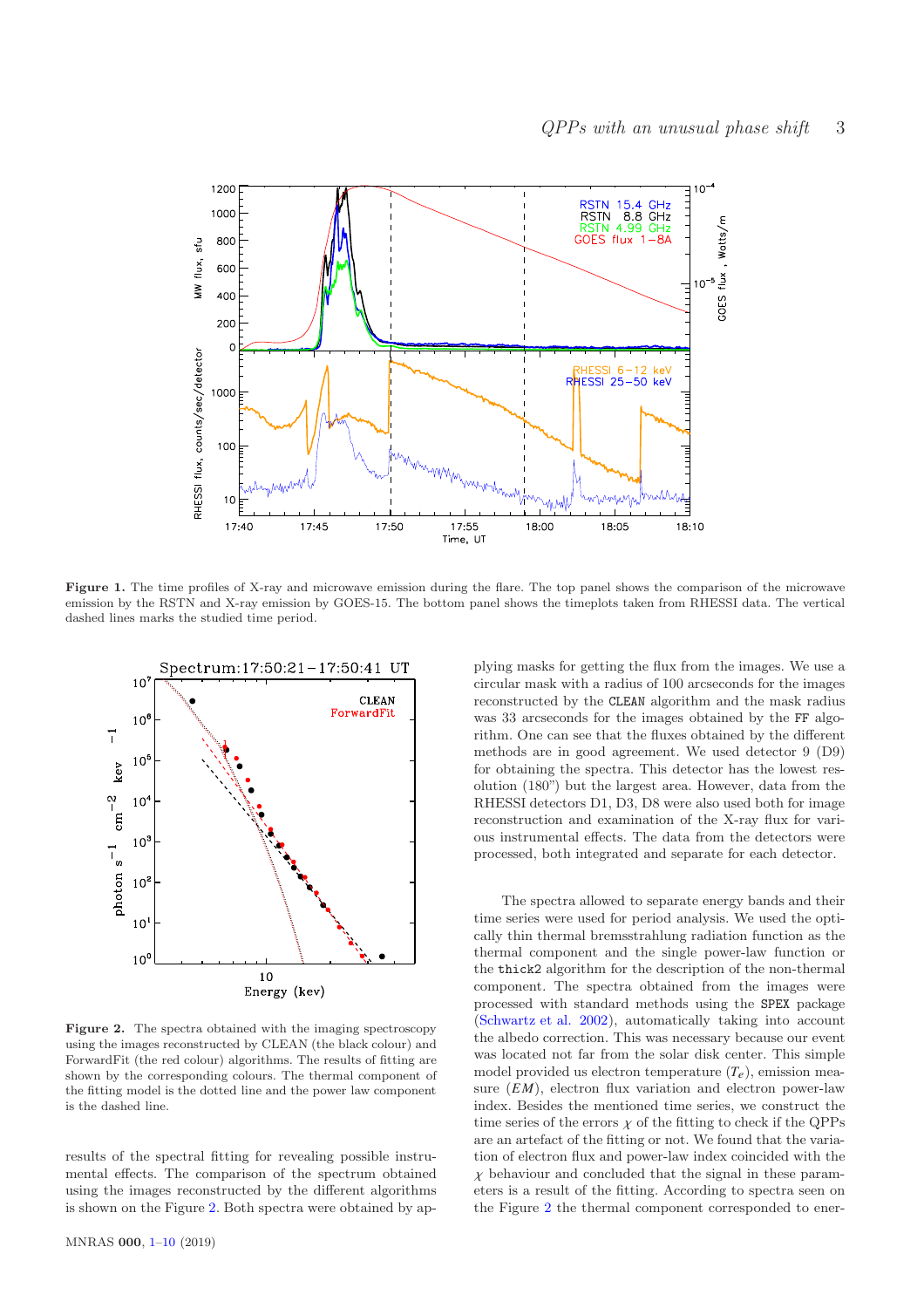gies up to  $E < 12-15$  keV and the non-thermal component is definitely present for  $E > 20-25$  keV.

### 2.2 EUV observations

In order to localize the source of the emission and to check its dynamic properties we performed comparative analysis of the HXR images with the images obtained by the Atmospheric Image Assembly (AIA; Lemen et al. 2012) on-board the Solar Dynamics Observatory (SDO). The AIA is a multichannel full disc imager with spatial resolution of 1.5 arcsec with a pixel size of 0.6 arcsec. Particularly, we checked the emission of the spectral lines  $131\text{\AA}$  (Fe VIII, Fe XXI, Fe XXIII) and  $94\text{\AA}$  (Fe X, Fe XVIII). SDO/AIA provides the images with the best cadence time  $\Delta t = 12.5$  s. This cadence is appropriate for analysis of periods longer than 40 s.

#### 2.3 Microwaves

Microwave emission provides information about the accelerated electrons and about the emitting plasma. Comparison of the microwave of X-ray time profiles allows to judge about the source of the accelerated particles which produce both kinds of the emission. We use the full Sun observations of the ground-based Sagamore Hill Solar Observatory, USA [\(Guidice & Eadon 1981](#page-8-14)). This is one of the telescopes of the Radio Solar Telescope Network (RSTN) which observes solar radio emissions at eight frequencies, 0.245, 0.41, 0.61, 1.415, 2.695, 4.995, 8.8 and 15.4 GHz. The telescope provides the temporal resolution  $\Delta t = 3$  s which is more than enough to analyze the periods found in the flare under study. The flare was pronounced at frequencies higher than 4.99 GHz (Figure [1\)](#page-2-0). However, the pulsations are pronounced only in the time profile at 15.4 GHz (Figure [3\)](#page-4-0). So, we selected this frequency for the following analysis.

### <span id="page-3-0"></span>3 ANALYSIS OF THE PARAMETERS AND SOURCES OF QPPS

### 3.1 Method of data processing

In this study we analyze the periods and phases of the QPPs. The first step before proceeding to the period analysis is the reduction of the original time series by subtracting a lowfrequency trend. We have applied a smoothing with a running average over different time windows to define the trend. We subtract the trend from the original time series. This technique was applied earlier, e.g. by [O'Shea et al.](#page-9-24) [\(2007](#page-9-24)), and described and tested by [Kupriyanova et al.](#page-9-6) [\(2010\)](#page-9-6) for white noise. As the results for various time windows are identical, in this paper we show the results only for a time window of  $\tau = 100$  s. The residual after subtraction is the high-frequency component. Subtraction of its average value makes it appropriate for the further periodic analysis.

Alternatively, we apply the Fourier filtration method to define the high-frequency component independently  $(e.g.,)$ [Inglis & Nakariakov 2009](#page-8-15)). The results are compared for both methods. The exceptions are the time series of  $EM$ ,  $T_e$ , and  $\chi$  have been obtained with  $\Delta t = 20$  s. These time series are too short for applying the smoothing procedure. So, we extract their high-frequency component via Fourier filtration only.

We check the periodic properties of the time series by applying the standard Morlet wavelet transform [\(Torrence & Compo 1998](#page-9-25)). We consider white noise and red noise to calculate the confidence level for the detected periods. We have also calculated the global wavelet spectra of the data sets and compare it with the Fourier periodogram.

To analyze the phase properties of time series we use the high-frequency component extracted using the method of Fourier filtration. This method is preferable because it extracts the high-frequency component keeping the original phase of the pulsations. On the contrary, smoothing methods could distort the phase of a signal. We use a Fourier filter from 55 s to 125 s zeroing Fourier powers outside the filter.

The phase relationship  $\Delta\varphi$  between the oscillations in two different time series are analyzed using two standard methods: cross-correlation analysis and Fourier transform. For the first method, a cross-correlation function between two time profiles is calculated. The phase delay is a time lag between the maximum of the cross-correlation function and the zero time lag. This method is widely used in solar coronal seismology (see, for example, [Anfinogentov et al. 2013;](#page-8-16) [Fleishman et al. 2002\)](#page-8-17). In the second method, the phase is calculated based on the fast Fourier transform (for example, [Fleishman et al. 2002](#page-8-17)). The Fourier frequency spectrum *z* at frequency *v* is a complex number  $z_v = Re(z_v) + iIm(z_v)$ . The phase at the selected frequency  $\nu$  is determined by  $\varphi_{\nu}$  = arctan  $\frac{Im(z_{\nu})}{Re(z_{\nu})}$ . So, the phases are calculated for the two considered time series and then the phase difference between them is found.

### <span id="page-3-1"></span>3.2 Periods

Figure [4](#page-5-0) shows the results of the wavelet analysis of the time series of the hard X-ray in four energy bands (panels  $(a)$ – $(c)$ ) and microwave emissions (panel  $(d)$ ). Note that we have analyzed the RHESSI data both integrated over all the detectors and obtained separately by detectors D1, D3, D8, and D9. Significant variations of the time profiles with a period  $P \approx 72$  s are found both in the integrated data and in the time profiles obtained by the separate detectors D8 and D9, but no significant periods were found for the detectors D1 and D3. The wavelet spectra for D8 and D9 are similar within each energy band. So, we plot in panels  $(a)$ – $(c)$  the wavelet spectra for the less noisy detector D9 only.

The periodic properties of the time series of the temperature and emission measure are presented in Figure [5.](#page-5-1) Each panel in Figure [4](#page-5-0) and Figure [5](#page-5-1) contains the wavelet power spectrum (colored plot) and global wavelet spectrum (to the right of colored plot) of the high-frequency component of different data. We have fixed the width of the smoothing interval to  $\tau = 100$  s. In each panel, the normalized time series is over-plotted in the wavelet power spectrum. The green contour indicates the 95% significance level. The red noise background spectrum was chosen for the calculation of the significance level. The plot to the right of the colored one is the global wavelet spectrum obtained by integration of the wavelet power spectrum over time. The dashed line here shows the 95% significance level assuming the more strict red noise.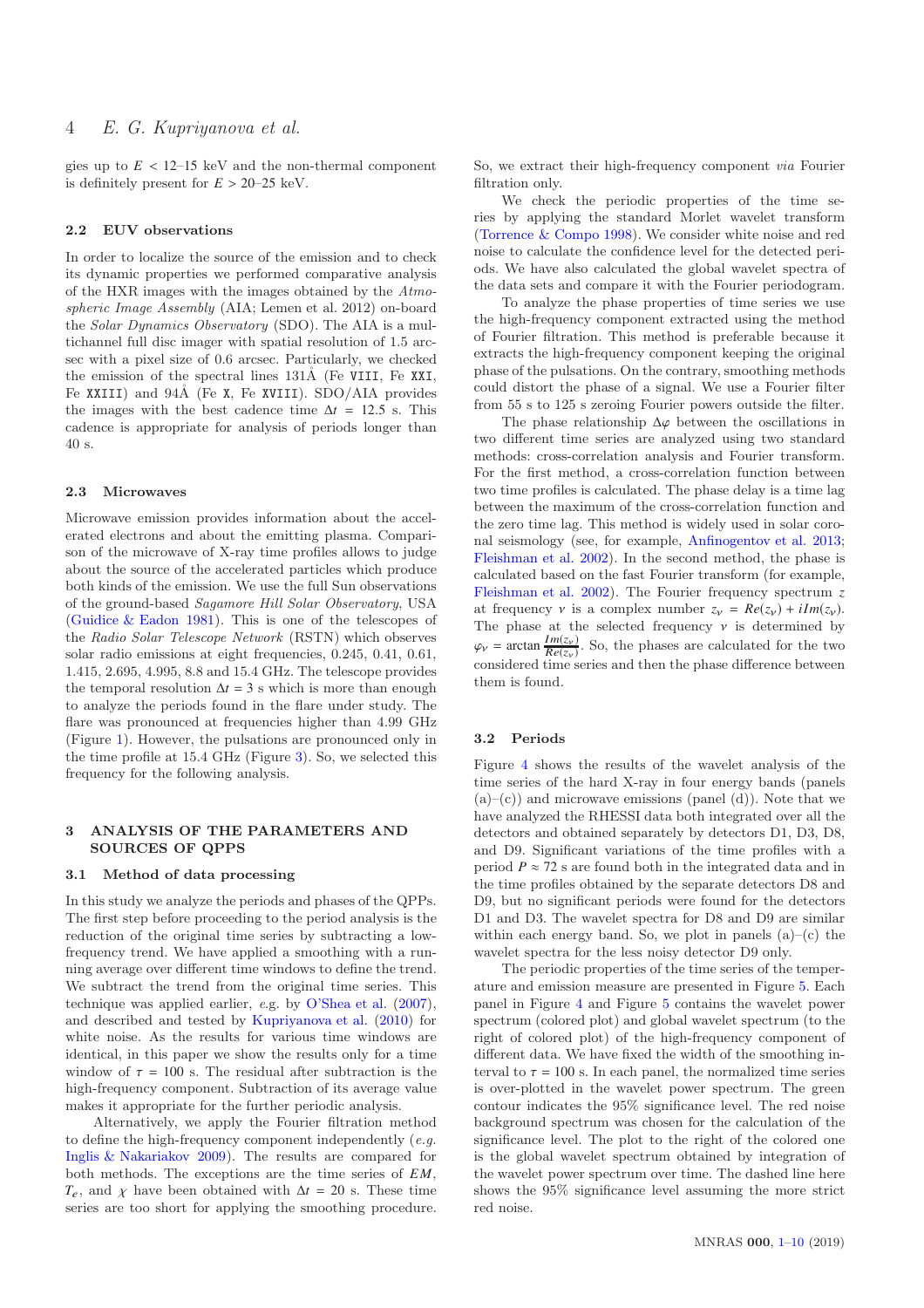

<span id="page-4-0"></span>Figure 3. The time profiles of X-ray and microwave emissions during the decay phase of the flare. The time interval under study is enclosed between two dashed vertical lines like those in Figure [1.](#page-2-0)

The error of the period is commonly defined by both the Fourier frequency sampling and the width of the spectral peak in the periodogram or wavelet spectrum. The frequency sampling is equidistant in contrast to the period sampling, which is  $P = 1/f$ . For the period, the error bars are not equal at both sides of the spectral peak. In the paper, we thus use both error values for the periods. So, we obtain a period  $P \approx 72^{+6.5}_{-5.9}$  s, where the errors are determined by the Fourier frequency grid. The uncertainty in the period caused by the width of the spectral peak in the wavelet spectrum is  $ΔP<sub>HWHM</sub> ≈ 10$  s.

A similar period  $P \approx 70-75$  s is detected in the microwave emission at frequency 15.7 GHz. The fact that a similar periodicity is found in different time series with different instruments provides evidence in favor of this periodicity not being artificial, and that it relates to a solar phenomenon. The spectral peak in the global wavelet spectrum is wider than that obtained for the HXR emission resulting in an error of  $\Delta P_{\text{HWHM}} \approx 13$  s.

Moreover, time profiles of the temperature and emission measure (see Section [2.1\)](#page-1-1) demonstrate the same periodicity,  $P \approx 74$ –80 s (Figure [5\)](#page-5-1). Here we have used a cadence time of  $\Delta t = 20$  s, which we chose in order to increase the signal-tonoise ratio. This time resolution is high enough to resolve the 80-s periodicity. The uncertainties of the period are  $ΔP<sub>FFT</sub> ≈$ 12 s and  $\Delta P$ <sub>HWHM</sub> ≈ 15 s.

Note that the shortest period in the vertical axis in Figure [4](#page-5-0) and Figure [5](#page-5-1) is defined as double time resolution, 2∆*t*. In Figure [4](#page-5-0) we use data with  $\Delta t = 4$  s. Therefore, the shortest period, that can be defined by wavelet transform, equals to 8 s. In Figure [5,](#page-5-1)  $\Delta t = 20$  s causes the shortest period to be equal to 40 s, leaving blank the part of the wavelet spectrum below that value.

### <span id="page-4-1"></span>3.3 Phases

The analysis of phase relationships between the time profiles of the temperature, emission measure and flux at 12–25 keV was performed. The total (with trend) time series of temperature, emission measure and flux at 12–25 keV derived from X-ray RHESSI data using the imaging spectroscopy method (see upper plot at Figure [6\)](#page-6-0) are plotted in the upper panel. Here, the time profiles of  $T_e$  and  $EM$  are shown in their absolute values while the time profile of the flux is normalized over the maximum of *EM*. The cadence time is  $\Delta t = 4$  s. The high-frequency components of the time profiles are shown in the bottom-left panel. The cross-correlation functions between  $EM$  and  $T_e$ , between  $T_e$  and flux and between *EM* and flux are shown in the bottom-right panel. Taking into account that the uncertainty is about the cadence time  $\Delta t = 4$  s, we could assert the in-phase behavior of the oscillations of the flux and emission measure. Two other cross-correlation functions show anti-phase behavior with the phase shift  $\Delta \varphi \approx 36-40$  s the oscillation of  $T_e$  relatively to the oscillations of *EM*. A similar relation is also obtained from the Fourier transform.

# 3.4 Spatial features in X-rays and EUV related with QPPs

X-ray emission at the flash (or impulsive) phase clearly shows the loop top source at 12–25 keV and two footpoints at 50–100 keV (dashed contours in Figure [7,](#page-6-1) right panel).

During the decay phase of the flare related with the QPPs, we were able to localize the source of X-ray emission within 12–25 keV energy band only. The source located on the top of the loop arcade clearly seen in EUV emission (see Figure [7,](#page-6-1) left panel).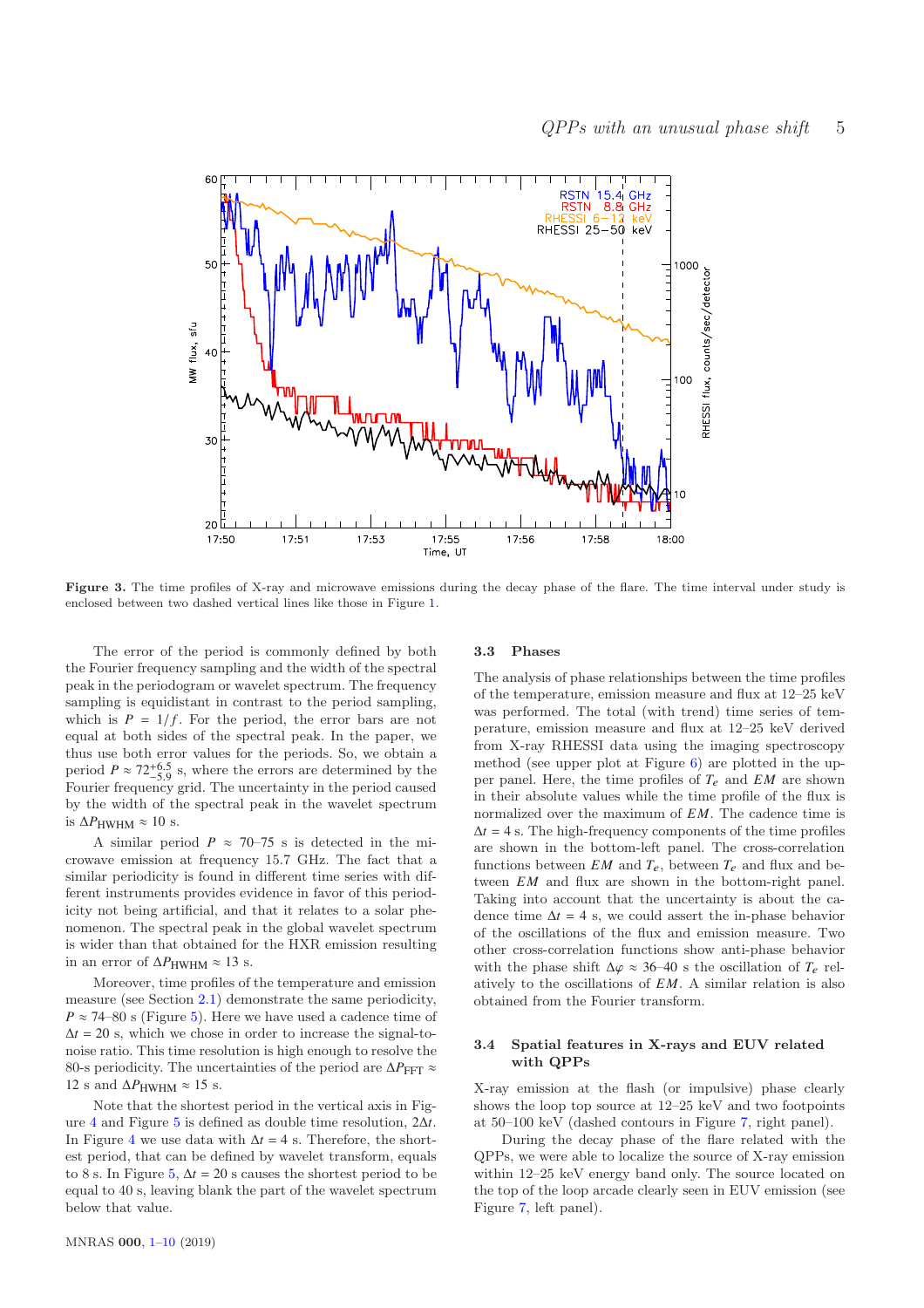

<span id="page-5-0"></span>Figure 4. Wavelet power spectra of the following time series: (a) the RHESSI flux at 3–6 keV, (b) the RHESSI flux at 6–12 keV, (c) the RHESSI flux at 25–50 keV, (d) the RSTN flux at 15.4 GHz. The time axis corresponds to the interval 17:50:00–17:59:00 UT. The cadence time is  $\Delta t = 4$  s. See Section [3.2](#page-3-1) for a detailed description.



<span id="page-5-1"></span>Figure 5. Wavelet power spectra of the following time profiles: (a) temperature, (b) emission measure, (c) errors of the spectral fitting. The time axis corresponds to the interval 17:53:04–17:58:11 UT. The cadence time is  $\Delta t = 20$  s. See Section [3.2](#page-3-1) for a detailed description.

Analysis of the dynamics of the source at 12–25 keV reveals that the source remains stable during the whole decay phase (solid contours in Figure [7,](#page-6-1) right panel). Note that the X-ray source keeps a stable position during the decay phase. Moreover, its size does not change through the decay phase.

Using EUV images, we estimate size of the arcade: the length of the loops in the arcade is  $L \approx 17-22$  Mm and the length of the arcade is about 10–12 Mm.

Summing up the results of the study done in Section [3,](#page-3-0) we emphasize the following features of the QPPs.

(i) The period of QPPs is  $P \approx 80$  s and it is similar in both X-rays and microwaves. The fact that the properties of the QPPs are similar in different wavelength ranges proves that the QPPs are real, and they are not an artefacts of the data handling.

(ii) On the other hand, similar QPPs are observed by both ground based radio telescope and X-ray satellite. This excludes the possibility of the QPPs as an effect of the atmosphere of the Earth.

(iii) Moreover, QPPs with the same period are found in the time profiles of the temperature and emission measure with the anti-phase behavior of those time profiles.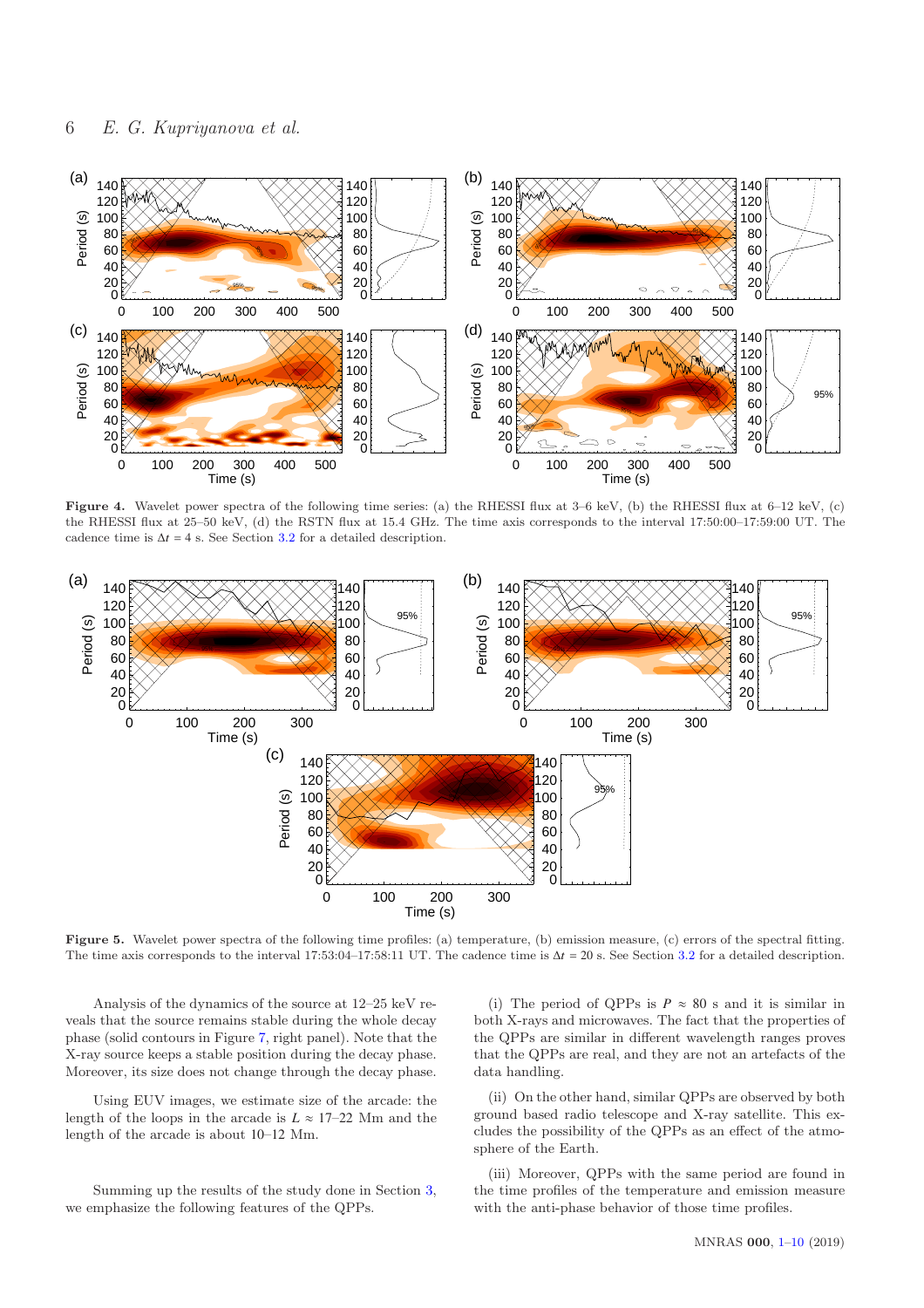

<span id="page-6-0"></span>Figure 6. Upper panel: the total time series of temperature  $T_e$  (red), emission measure EM (blue) and flux at 12–25 keV (black). The cadence time is  $\Delta t = 4$  s. Lower left panel: the high-frequency component of the time profiles of  $T_e$  (red), EM (blue) and flux at 12–25 keV (black). Lower right panel: cross-correlation functions between  $EM$  and  $T_e$  (black), between  $T_e$  and flux at 12–25 keV (red) and between EM and flux at 12–25 keV (blue). The colored vertical dashed lines indicate the maxima of the corresponding cross-correlation functions.



<span id="page-6-1"></span>Figure 7. Left panel: positions of the hard X-ray sources (green and blue contours) relative to the loop arcade in SDO/AIA 131Å emission (background image). Right panel: the dynamics of the HXR source at 12–25 keV through the decay phase is shown by the solid colored contours. The dashed contours correspond to the emission at flare maximum at 12–25 keV (green contours), 25–50 keV (blue contours), and 50–100 keV (pink contours). The background image shows 12–25 keV emission at the beginning of the decay phase (15:50:40 UT).

(iv) The source of the X-ray emission in which the QPPs were found is located at the top of the small almost uniform loop arcade.

would explain the periods and unusual phases of the QPPs during the decay phase.

What model explains the features of the QPPs on the decay phase? In the next section we discuss the scenarios which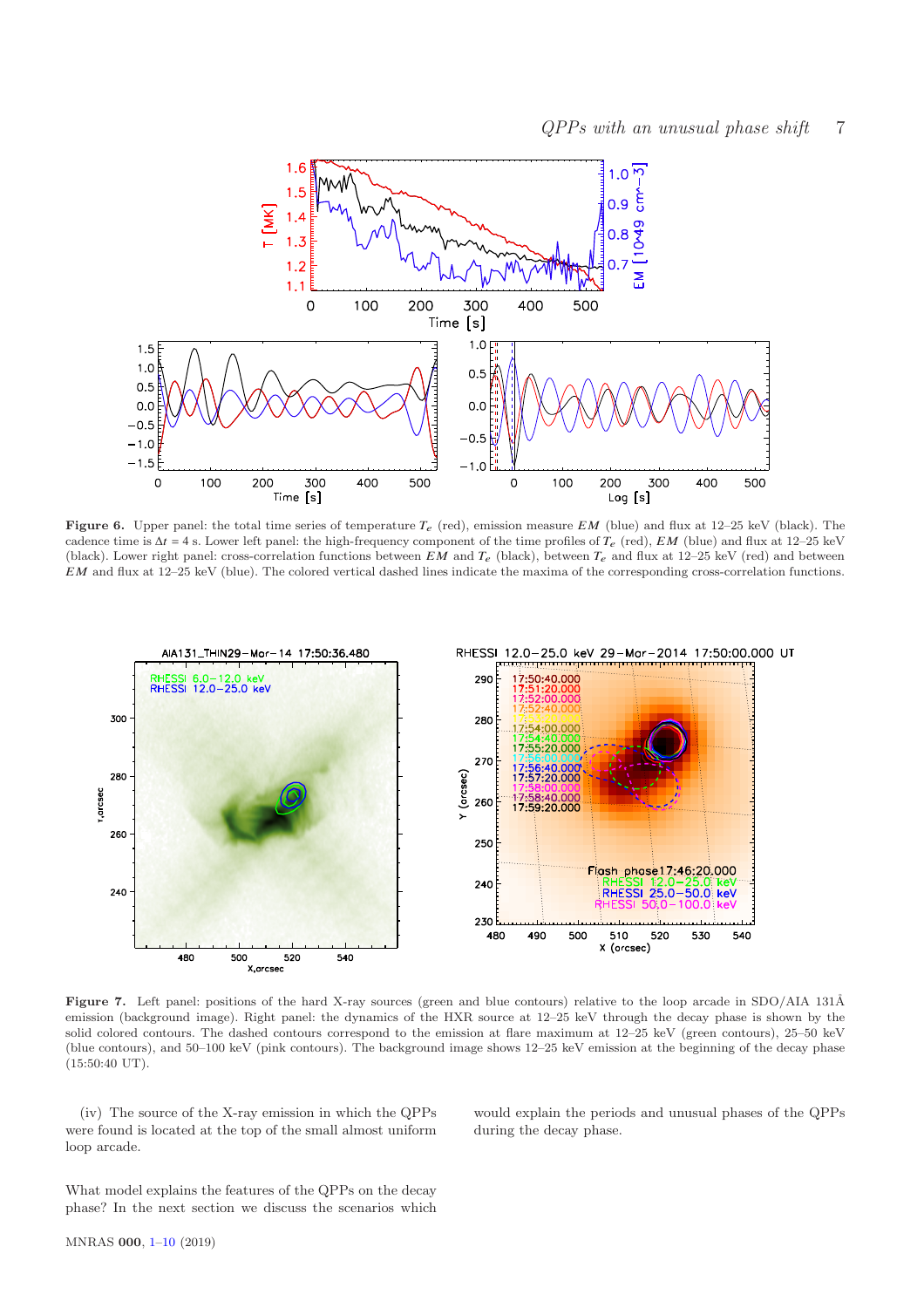# <span id="page-7-0"></span>4 INTERPRETATION

### 4.1 Interpretation of the period

We found QPPs with periods  $P \approx 74-80$  s in different data: in X-rays at energies of 3–25 keV, in microwaves at 15.7 GHz, and in both the temperature and emission measure. The quality of the oscillations is rather low, each time profile contains from 5 to 6 periods before damping to the noise level.

The variation of the emission measure found in our study implies a variation of either the flaring volume or the plasma density. The kink mode is weakly compressible resulting in density (temperature) perturbations of about 0.3–0.4% of the equilibrium value [\(Van Doorsselaere et al.](#page-9-26) [2008b;](#page-9-26) [Goossens et al. 2012;](#page-8-18) [Van Doorsselaere et al. 2008a](#page-9-27)). Variations of a volume are also negligibly small. Moreover, for kink waves, it is expected that the  $EM$  and  $T_e$  are in phase [\(Yuan & Van Doorsselaere 2016\)](#page-9-28). Thus, multiple waves should be excited to have the observed, almost antiphase, behavior, and this is highly unlikely.

So, we consider slow magneto-acoustic (SMA) and fast sausage modes. Both modes are compressible and could modulate plasma density (SMA mode, sausage mode) or volume (sausage mode) producing a signature in the *E M* [\(Antolin & Van Doorsselaere 2013](#page-8-19); [Reznikova et al. 2014;](#page-9-29) [Yuan et al. 2015](#page-9-30)). However, it is difficult to associate the observed QPPs with the sausage mode because its period is usually of the order of a few seconds, i.e. much shorter than the observed periods. We use the following values obtained in Section [3.2](#page-3-1) and Section [3.3](#page-4-1) to estimate the periods of an MHD mode: loop length *L* ≈ 17–22 Mm, temperature  $T_e \approx 1.1-1.6$  MK. Using  $EM \approx 0.6-0.9 \times 10^{49}$  cm<sup>-3</sup> and the linear source size of 10" we estimate a plasma density  $N \approx 1.2 - 1.5 \times 10^{11}$  cm<sup>-3</sup>. The assumed magnetic field is  $B \approx 100-150$  G which is reasonable for a small loop arcade. For the given configuration, a phase speed of 170–200 km/s is estimated using the dispersion equation [\(Nakariakov 2007](#page-9-31)). The corresponding period of the global standing SMA mode is too long to explain the observed period. On the contrary, period of the second harmonic of the standing SMA mode is estimated as  $P \approx 73-95$  s. This value matches much better the observed period. Moreover, the enhanced compression caused by the second harmonic occurs at the footpoints and, especially, at the loop top. This should result in that the maximal flux variations are expected to be at the loop top. This facilitates the detection of the QPPs in the X-ray source observed at the top of arcade (see Figure [7\)](#page-6-1). Unfortunately, we can not check the variations in the footpoints because they are not pronounced in X-rays. Thus, we conclude that second harmonic of the standing slow magneto-acoustic mode is the most likely explanation for the observed periods.

# 4.2 Interpretation of the phase shift

The damping oscillations in the emission measure and temperature have an unusual anti-phase behavior with the phase shift is about  $\Delta \varphi \approx 40$  s (Figure [6\)](#page-6-0). In this Section we discuss different scenarios for these features.

# 4.2.1 Non-ideal MHD

A phase is introduced between the density and temperature, when thermal conduction (or other non-ideal effects) is introduced when modelling slow magneto-acoustic waves. On the one hand, the density is ahead of the temperature for the standing slow waves [\(Owen et al. 2009](#page-9-32); [Mandal et al. 2016](#page-9-33)). On the other hand, the density is behind the temperature for thermal conduction fronts [\(Fang et al. 2015\)](#page-8-20). However, having a half-period phase shift  $\Delta \varphi \approx P/2 = \pi$ , it is difficult to decide which oscillations are started first. Note that the work by [Krishna Prasad et al.](#page-9-34) [\(2018](#page-9-34)) also finds a phase shift of  $\pi$  between temperature and emission measure for slow waves in fan loops.

Previously, the effect of the phase delay has been used to measure the thermal conduction with propogating slow waves in coronal loops [\(Van Doorsselaere et al. 2011;](#page-9-35) [Wang et al. 2015](#page-9-36)). Therefore, the phase shift between the density and temperature is compatible with such a model of a standing slow wave including thermal conduction. Using the formulae in the previous papers, we can estimate the value for the thermal conduction coefficient. Using estimates for the temperature  $T_e \approx 1.1$ –1.6 MK (see Section [3.3\)](#page-4-1) we expect the Spitzer thermal conductivity parallel to the magnetic field equals to  $k_{\parallel} = 7.8 \times 10^{-7} T^{5/2} \approx 2.2 \times 10^{5} - 4.6 \times 10^{5} \text{ erg}$ cm−<sup>1</sup> s <sup>−</sup><sup>1</sup> K−<sup>1</sup> . Unfortunately, in the case of the anti-phase oscillations, we can not check if the observed phase shift  $\Delta\varphi$ corresponds well to the estimated thermal conductivity be-cause Equation (4) in [\(Wang et al. 2015](#page-9-36)) is true for  $\Delta\varphi$  from 0 to  $\pi/2$  only.

### 4.2.2 Non-linearity

Another possibility for causing the phase delay could be non-linear behavior of the slow waves, that could lead to non-intuitive behavior for density and temperature. It is expected that the waves are non-linear, because the amplitude of the waves is very large in flares. Recently, the non-linear behavior of slow waves was modeled by e.g. [Nakariakov et al.](#page-9-37) [\(2017](#page-9-37)), but they did not focus on the phase delay between density and temperature in the non-linear regime. However, non-linear behavior of the wave would also result in nonsinusoidal variation of the intensity, density and temperature. This would result in the detection of higher harmonics in the signal [\(Dubinov & Kolotkov 2018](#page-8-21)), but this is not seen in our observations.

# 4.2.3 Multiple loops

It is also possible that the phase shift is caused by the intensity variations in different subsequent loops in the flaring arcade. This would be compatible with the observed Morton wave [\(Francile et al. 2016](#page-8-12)), which could have sequentially perturbed the loops in the arcade. The phase shift could then be determined by the periodic enhancing of the intensity of different loops, resulting in this peculiar phase shift. However, the question then is how the period remains so stable. If the sound speed is slightly different in two loops, then the oscillations would go out of phase very rapidly destroying the coherence between two loops. Still, it may work with an arcade, because the loops are probably more or less equally long and their temperature is not too different either.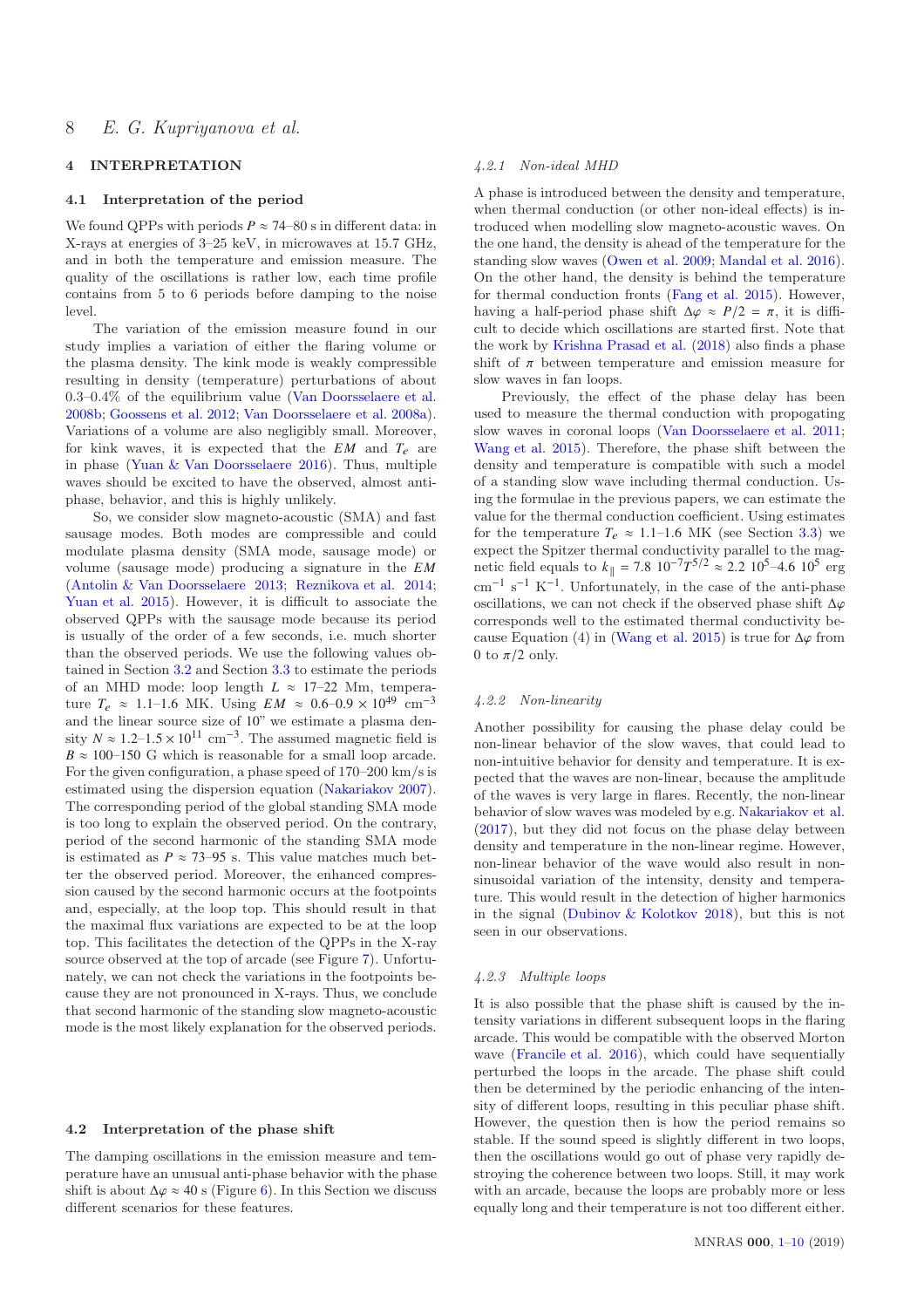The coherent emission between subsequent loops would also explain the apparent slow cooling of the loop, which is happening on a much longer time scale than the thermal conduction time scale. One loop would rapidly cool down and disappear from the passband, but while it cools down a new one (almost co-spatial) would cool into the passband as well, significantly lengthening the time the "loop" is visible in the passband. This scenario implies the progression of the X-ray source along the axis of the arcade, towards the North-West. However, the drift is not pronounced in images (Figure [7,](#page-6-1) right panel). Probably, the spatial resolution of RHESSI is too low to detect the drift across the small arcade.

#### 4.2.4 Additional heating processes

We could also consider the Moreton wave as an indirect reason of the QPPs. Analyzing this event, [Francile et al.](#page-8-12) [\(2016\)](#page-8-12) found both the Moreton wave which was triggered by the flare and its counterpart in the corona in EUV emission. The speed of the wave in the chromosphere  $v_{M_{chr}} \approx 461–$ 715 km/s in these sectors. The corresponding speed in the corona is  $v_{M_{cor}} \approx 956$ –1240 km/s. Using the average value the wave speed  $\overline{v}_{M_{chr}} \approx 588 \text{ km/s}$  and the length of the arcade 11 Mm (see Section [2\)](#page-1-0) one finds that the wave passes through the arcade in 19 s. This time is four times shorter than the period of the QPPs. Moreover, having such speed the Moreton wave passes through the arcade much earlier than the oscillations of  $T_e$  and  $EM$  become pronounced. So, the Moreton wave can not be the direct cause of the QPPs. But, propagating along the arcade axis the Moreton wave could perturb plasma in the loop footpoints simultaneously during the impulsive flare phase. This may trigger the second harmonic of the standing slow magneto-acoustic mode in the loops [\(Nakariakov et al. 2004](#page-9-38); [Tsiklauri et al.](#page-9-39) [2004](#page-9-39); [Kumar et al. 2015](#page-9-40)). [Nakariakov & Zimovets](#page-9-41) [\(2011\)](#page-9-41) suggested a model in which a slow magneto-acoustic wave may trigger reconnection in the current sheet above the arcade. The reconnection leads to multiple acts of energy release and therefore increasing plasma temperature with subsequent increase of emission measure.

# <span id="page-8-0"></span>5 CONCLUSIONS

Based on the analysis presented in this paper, quasi-periodic pulsations with a period  $P \approx 80$  s are found in the microwave and X-ray emissions during the decay phase of the solar flare SOL2014-03-29T17:48. The similarity of the periods in both X-rays registered by spacecraft and microwaves registered by on-ground radio telescope proves that the QPPs are neither an artifact of data handling nor an effect of the ionosphere of the Earth. Moreover, temperature and density oscillate with the same period. We found an unusual antiphase behavior of the temperature oscillations and density oscillations. We postulate that the observed pulsations best correspond to the second harmonic of slow magneto-acoustic mode in each loop of the small arcade triggered by a Moreton wave, which increased the plasma density in the two footpoints simultaneously. The slow magneto-acoustic waves trigger reconnection in the current sheet above the arcade. The slow propagation of the reconnection along the arcade leads to additional quasi-periodic energy release and plasma heating.

### ACKNOWLEDGEMENTS

This research is partly supported by the following grants of the Russian Foundation for Basic Research (RFBR): RFBR No. 17-52-80064 — analysis of high-energy flare, RFBR No.  $17-52-10001$  — chapter [3](#page-3-0) related to the technique of analysis of the QPPs; No.18-02-00856 — chapter [4.](#page-7-0) LKK thanks the budgetary funding of Basic Research program II.16. TVD was supported by GOA-2015-014 (KU Leuven). EGK thanks a mobility grant from Belspo and the RAS Presidium program No. 28. PC acknowledges BK21 plus program of the National Research Foundation (NRF) funded by the Ministry of Education of Korea. This work was based on discussions at the ISSI and ISSI-Beijing. This project has received funding from the European Research Council (ERC) under the European Union's Horizon 2020 research and innovation programme (grant agreement No 724326). AKS acknowledges the RESPOND-ISRO (DOS/PAOGsIA2015- 16/130/602) grant, and Indo-US (IUSSTF) Joint R&D Networked Center (IUSSTF-JC-011-2016) for the support of his research.

### REFERENCES

- <span id="page-8-16"></span>Anfinogentov S., Nisticò G., Nakariakov V. M., 2013, [A&A,](http://dx.doi.org/10.1051/0004-6361/201322094) [560, A107](http://ads.inasan.ru/abs/2013A%26A...560A.107A)
- <span id="page-8-19"></span>Antolin P., Van Doorsselaere T., 2013, [A&A,](http://dx.doi.org/10.1051/0004-6361/201220784) [555, A74](http://adsabs.harvard.edu/abs/2013A%26A...555A..74A)
- <span id="page-8-13"></span>Aschwanden M. J., 2015, [ApJ,](http://dx.doi.org/10.1088/2041-8205/804/1/L20) [804, L20](http://adsabs.harvard.edu/abs/2015ApJ...804L..20A)
- <span id="page-8-6"></span>Cho I.-H., Cho K.-S., Nakariakov V. M., Kim S., Kumar P., 2016, [ApJ,](http://dx.doi.org/10.3847/0004-637X/830/2/110) [830, 110](http://adsabs.harvard.edu/abs/2016ApJ...830..110C)
- <span id="page-8-9"></span>Chowdhury P., Srivastava A. K., Dwivedi B. N., Sych R., Moon Y.-J., 2015, [Advances in Space Research,](http://dx.doi.org/10.1016/j.asr.2015.08.003) [56, 2769](http://ads.inasan.ru/abs/2015AdSpR..56.2769C)
- <span id="page-8-7"></span>Dennis B. R., Tolbert A. K., Inglis A., Ireland J., Wang T., Holman G. D., Hayes L. A., Gallagher P. T., 2017, [ApJ,](http://dx.doi.org/10.3847/1538-4357/836/1/84) [836, 84](http://adsabs.harvard.edu/abs/2017ApJ...836...84D)
- <span id="page-8-3"></span>Dolla L., et al., 2012, [ApJ,](http://dx.doi.org/10.1088/2041-8205/749/1/L16) [749, L16](http://ads.inasan.ru/abs/2012ApJ...749L..16D)
- <span id="page-8-21"></span>Dubinov A. E., Kolotkov D. Y., 2018, [Reviews of Modern Plasma Physics,](http://dx.doi.org/10.1007/s41614-018-0014-9) [2, 2](http://adsabs.harvard.edu/abs/2018RvMPP...2....2D)
- <span id="page-8-20"></span>Fang X., Yuan D., Van Doorsselaere T., Keppens R., Xia C., 2015, [ApJ,](http://dx.doi.org/10.1088/0004-637X/813/1/33) [813, 33](http://adsabs.harvard.edu/abs/2015ApJ...813...33F)
- <span id="page-8-17"></span>Fleishman G. D., Fu Q. J., Huang G.-L., Melnikov V. F., Wang M., 2002, [A&A,](http://dx.doi.org/10.1051/0004-6361:20020172) [385, 671](http://ads.inasan.ru/abs/2002A%26A...385..671F)
- <span id="page-8-12"></span>Francile C., López F. M., Cremades H., Mandrini C. H., Luoni M. L., Long D. M., 2016, [Sol. Phys.,](http://dx.doi.org/10.1007/s11207-016-0978-y) [291, 3217](http://ads.inasan.ru/abs/2016SoPh..291.3217F)
- <span id="page-8-5"></span>Goddard C. R., Nistic`o G., Nakariakov V. M., Zimovets I. V., 2016, [A&A,](http://dx.doi.org/10.1051/0004-6361/201527341) [585, A137](http://ads.inasan.ru/abs/2016A%26A...585A.137G)
- <span id="page-8-18"></span>Goossens M., Andries J., Soler R., Van Doorsselaere T., Arregui I., Terradas J., 2012, [ApJ,](http://dx.doi.org/10.1088/0004-637X/753/2/111) [753, 111](http://ads.inasan.ru/abs/2012ApJ...753..111G)
- <span id="page-8-14"></span>Guidice D. A., Eadon E. J., 1981, in Bulletin of the American Astronomical Society. pp 400–401
- <span id="page-8-10"></span>Guo M.-Z., Chen S.-X., Li B., Xia L.-D., Yu H., 2016, [Sol. Phys.,](http://dx.doi.org/10.1007/s11207-016-0868-3) [291, 877](http://adsabs.harvard.edu/abs/2016SoPh..291..877G)
- <span id="page-8-8"></span>Hayes L. A., Gallagher P. T., Dennis B. R., Ireland J., Inglis A. R., Ryan D. F., 2016, [ApJ,](http://dx.doi.org/10.3847/2041-8205/827/2/L30) [827, L30](http://adsabs.harvard.edu/abs/2016ApJ...827L..30H)
- <span id="page-8-11"></span>Heinzel P., Kleint L., 2014, [ApJ,](http://dx.doi.org/10.1088/2041-8205/794/2/L23) [794, L23](http://adsabs.harvard.edu/abs/2014ApJ...794L..23H)
- <span id="page-8-15"></span>Inglis A. R., Nakariakov V. M., 2009, [A&A,](http://dx.doi.org/10.1051/0004-6361:200810473) [493, 259](http://adsabs.harvard.edu/abs/2009A%26A...493..259I)
- <span id="page-8-4"></span>Inglis A. R., Ireland J., Dennis B. R., Hayes L., Gallagher P., 2016, [ApJ,](http://dx.doi.org/10.3847/1538-4357/833/2/284) [833, 284](http://ads.inasan.ru/abs/2016ApJ...833..284I)
- <span id="page-8-2"></span>Isobe H., Yokoyama T., Shimojo M., Morimoto T., Kozu H., Eto S., Narukage N., Shibata K., 2002, [ApJ,](http://dx.doi.org/10.1086/324777) [566, 528](http://adsabs.harvard.edu/abs/2002ApJ...566..528I)
- <span id="page-8-1"></span>Jiang Y. W., Liu S., Liu W., Petrosian V., 2006, [ApJ,](http://dx.doi.org/10.1086/498863) [638, 1140](http://ads.inasan.ru/abs/2006ApJ...638.1140J)